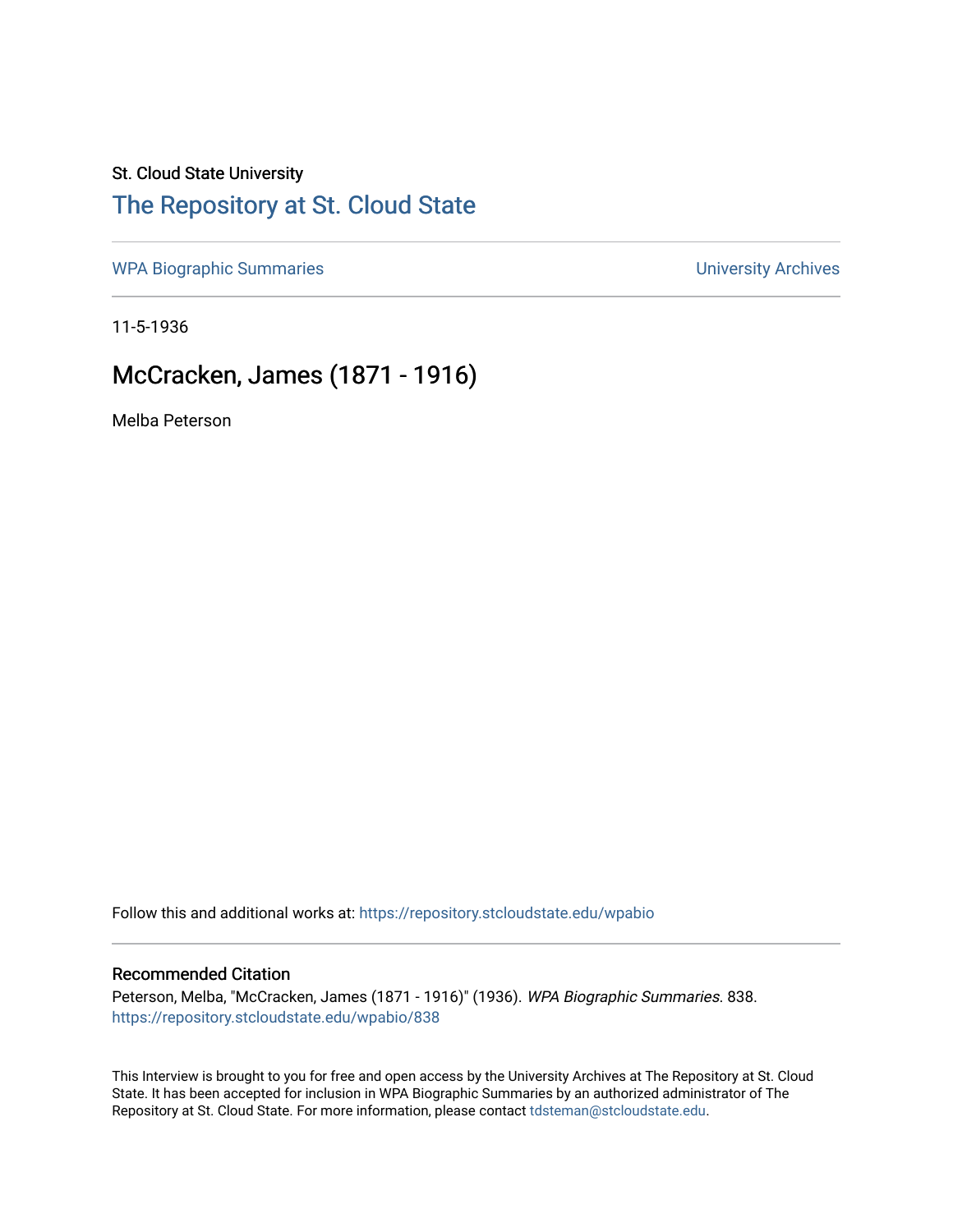

#### $MCORACKEN$ , **JAMES**

### File No.  $B-839$

 $\frac{1}{2} \frac{1}{2} \frac{1}{2} \frac{1}{2} \frac{1}{2} \frac{1}{2} \frac{1}{2} \frac{1}{2} \frac{1}{2} \frac{1}{2} \frac{1}{2} \frac{1}{2} \frac{1}{2} \frac{1}{2} \frac{1}{2} \frac{1}{2} \frac{1}{2} \frac{1}{2} \frac{1}{2} \frac{1}{2} \frac{1}{2} \frac{1}{2} \frac{1}{2} \frac{1}{2} \frac{1}{2} \frac{1}{2} \frac{1}{2} \frac{1}{2} \frac{1}{2} \frac{1}{2} \frac{1}{2} \frac{$ 

James McCracken was born on March 16, 1871, on a farm in Waseca County, Minnesota. He was the son of Mr. and Mrs. Robert McCracken.

In 1879, be came to a farm just west of Sauk Centre. Here he attended school and grew to young manhood on the old home place section seven.

In 1903, James McCracken moved into Sauk Centre. From 1903 to 1904 he was engaged in the grain business.

In September of 1904, Mr. McCracken formed a partnership with Vernon L. Burgess and opened a grocery store on Third and Oak Streets.

On October 30, 1907, he married Lottie Nott of Hutchinson, Minnesota. They had three children: John William, Raymond James, and Leon Robert. Lottie {Nott) McCracken died on March 18, 1932.

James McCracken was an active member of the fire department.

He was a member of the Odd Fellows lodge and of the Ancient Order of United Workmen.

Mr. McCraken was a member of the official board of the First Methodist Church.

James McCracken died on December 7, 1916. He was buried in the Greenwood Cemetery.

> Interviewed: Leon McCracken Date: November 5, 1936 By: Melba Peterson

Publication Granted